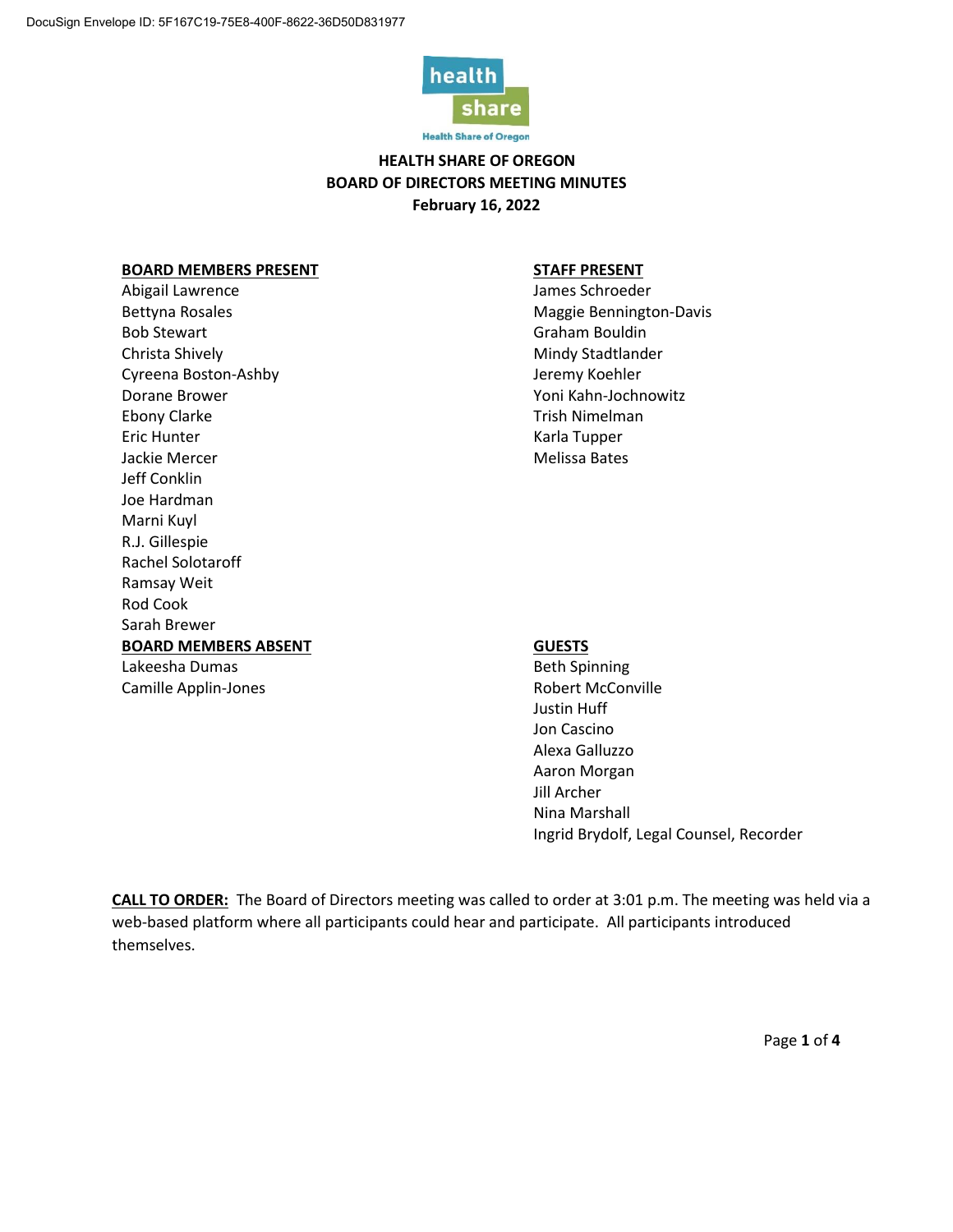

# **HEALTH SHARE OF OREGON BOARD OF DIRECTORS MEETING MINUTES February 16, 2022**

## **HONORING CEREMONY**

Marni Kuyl introduced Aaron Morgan who offered a prayer song to honor Jackie Mercer and Ramsay Weit for their long service on the Health Share Board of Directors. Board members engaged in many tributes and expressions of appreciation to Jackie Mercer and Ramsay Weit for their contributions and service. Both Jackie Mercer and Ramsay Weit spoke of their interests in leading with race and advocating for Health Share members especially in the areas of social determinants of health, including housing.

**COMMITTEE, CAC AND RSHIF REPORTS AND DISCUSSION:** The Board heard reports from each of the Board Committees, the CAC and RSHIF.

**Governance Committee:** Jackie Mercer reported on the Committee's work including the recommendation of new Board members, the MAC update regarding climate activities and member assignments, the Board assessment process, and the strategic framework update.

**Quality Committee:** RJ Gillespie reported on the work of the Committee, including discussions about the quality metrics and the behavior health task force update, both of which will be discussed in today's Board meeting.

**Finance Committee**: Eric Hunter reported on the recommendation to reappoint Wakeley as the Health Share actuary, quality metrics, SHARE, and community investments.

**RSHIF**: Abigail Lawrence reported on the housing benefit discussion, the 1115 waiver re housing, and the priority populations for the housing pilot.

**Community Advisory Council:** Abigail Lawrence reported on the CAC's discussion of upcoming changes to masking mandate, upcoming redeterminations of Medicaid members, CHP/CHNA update, CAC upcoming retreat, the Health Share strategic roadmap, and the update on the 1115 Waiver.

**Community Impact Committee**: No report.

**CHAIR REPORT:** Marni Kuyl highlighted Black History Month and the excellent candidates for Board positions who would be presented to the Board for approval at this meeting.

Page **2** of **4**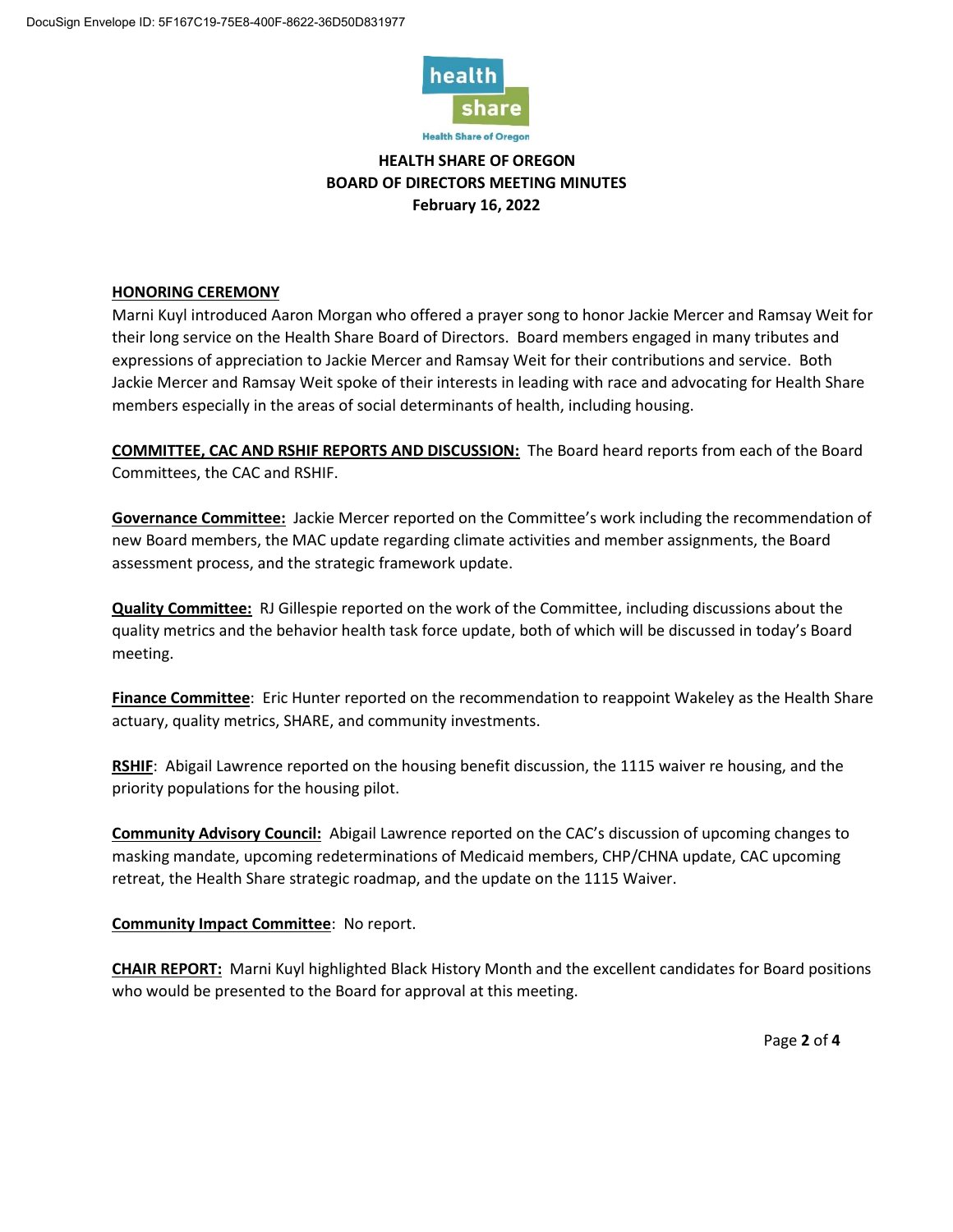

**Health Share of Oregon** 

# **HEALTH SHARE OF OREGON BOARD OF DIRECTORS MEETING MINUTES February 16, 2022**

**CEO REPORT:** James Schroeder reported on a number of issues, including Health Share's upcoming strategic framework "refresh," the hiring of a chief equity, diversity and inclusion officer, redetermination process for Medicaid members, and SHARE update.

## **CONSENT AGENDA:**

Marni Kuyl introduced the consent agenda items and offered the opportunity to remove or correct any item from the consent agenda.

## **ACTION: Following a motion by RJ Gillespie and a second by Eric Hunter, the Board approved the following consent agenda items, with all Directors voting in favor:**

- **Board of Directors Minutes – January 19, 2022**
- **Finance & Audit Committee Minutes – January 10, 2022**
- **Governance and Operational Excellence Committee Minutes – December 7, 2021**
- **Quality and Health Outcomes Committee Minutes – November 3, 2021, January 5, 2022**
- **Community Impact Committee Minutes – December 13, 2021**
- **Wakely Reappointment as Actuary**
- **Corp 09 Fraud, Waste and Abuse Prevention and Detection Policy**

## **QUALITY METRICS POLICY (FIN-C-06)**

RJ Gillespie, chair of the Quality and Health Outcomes Committee, explained proposed changes to the current Quality Metrics Policy which are recommended by the Committee. He additionally explained ongoing discussion relating to COVID-19 vaccine metrics. The directors discussed the changes and ongoing discussions relating to the Committee's recommendation.

Cyreena Boston-Ashby left the meeting at 4:00 p.m.

## **ACTION: Following a motion by Sarah Brewer and a second by Rachel Solotaroff, the Board approved the Quality Metrics Policy (FIN-C-06) as amended, with all Directors voting in favor.**